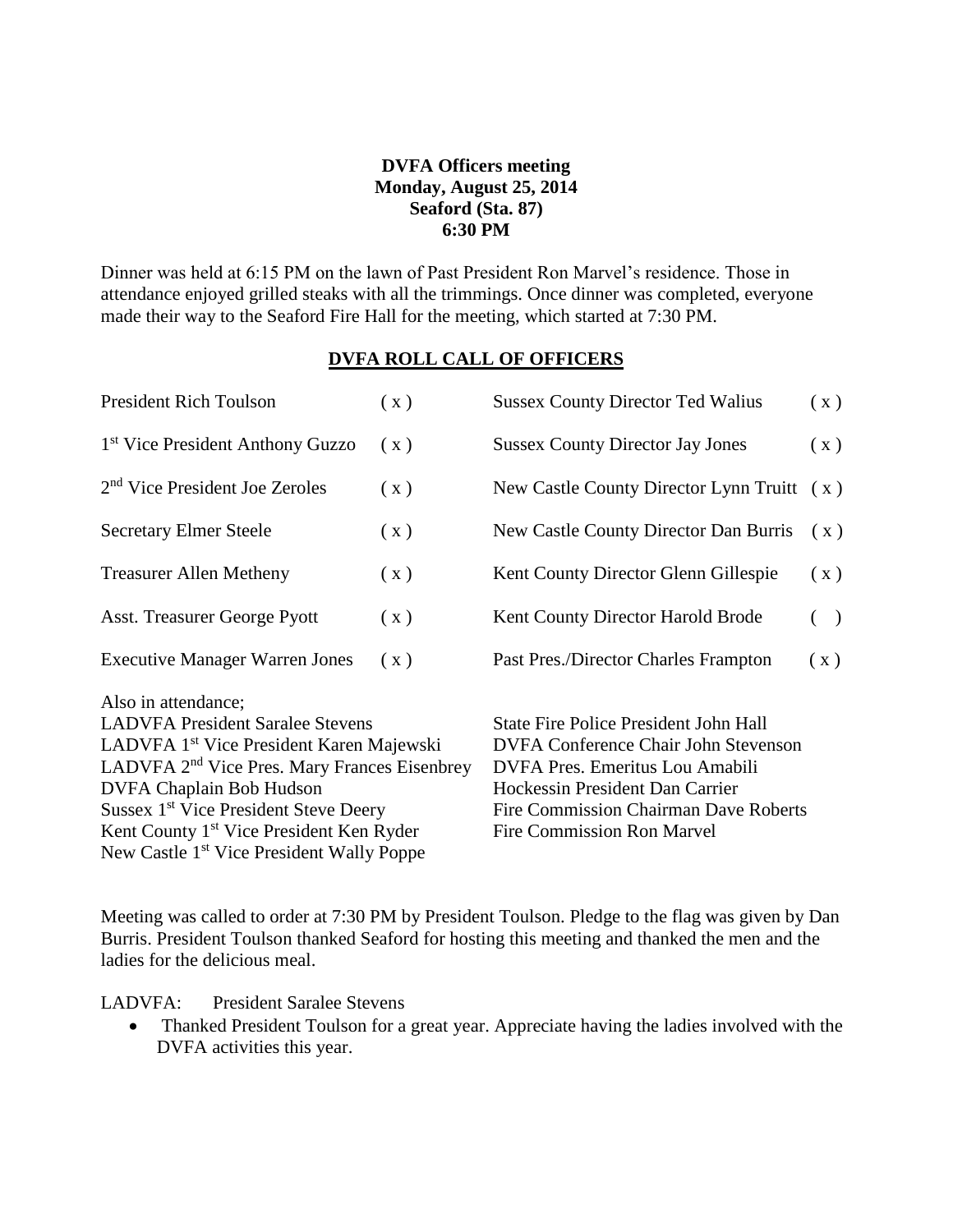DSFCA: President Joe Morris

• Absent

DSFPA: President John Hall

• Thanked President Toulson for a great year. Appreciate having the Fire Police involved with the DVFA activities this year.

DSEMSA: President Sean Humphreys

• Absent

## **Officer Reports:**

President Rich Toulson:

• President Toulson will give a detailed report later in the meeting.

1 st Vice President Anthony Guzzo:

• 1<sup>st</sup> Vice President Guzzo thanked everyone for a successful year. Looking forward to the coming year.

2<sup>nd</sup> Vice President Joe Zeroles:

 $\bullet$  2<sup>nd</sup> Vice President Zeroles thanked everyone for their support during the past year. Looking forward to the coming year also.

Secretary Elmer Steele:

 Secretary Steele thanked everyone for their help and support this past year. A special thanks to Warren and Melissa for their help as we have been working on the Conference.

Treasurer Allen Metheny:

• Treasurer Metheny brought up several questions that he assumes will be addressed before we leave here tonight; 9 recommendations from the parade awards committee, Dress code for opening ceremonies (coat & tie), Dress code for installation (uniform), Moving of the DVFA monument, Making the Conference committee a permanent committee like other States are doing. President Toulson said that all of these questions were on his list, but he would address the monument question now. The Legislative Council of the General Assembly has approved the conceptional placing of the DVFA monument on the North side of Legislative Mall and our monument can be no larger than the State Police monument that is close by. The committee needs to come up with a final plan and a proposal on how to fund the cost of this project. It was stated that there was some talk of a lot of work and materials being donated. This needs to be put into a final plan, with a total cost, so it can be presented to the membership. A notice will be sent out to all Companies/Departments advising them of what has taken place thus far and that a vote will be taken at Conference on the conception of the move.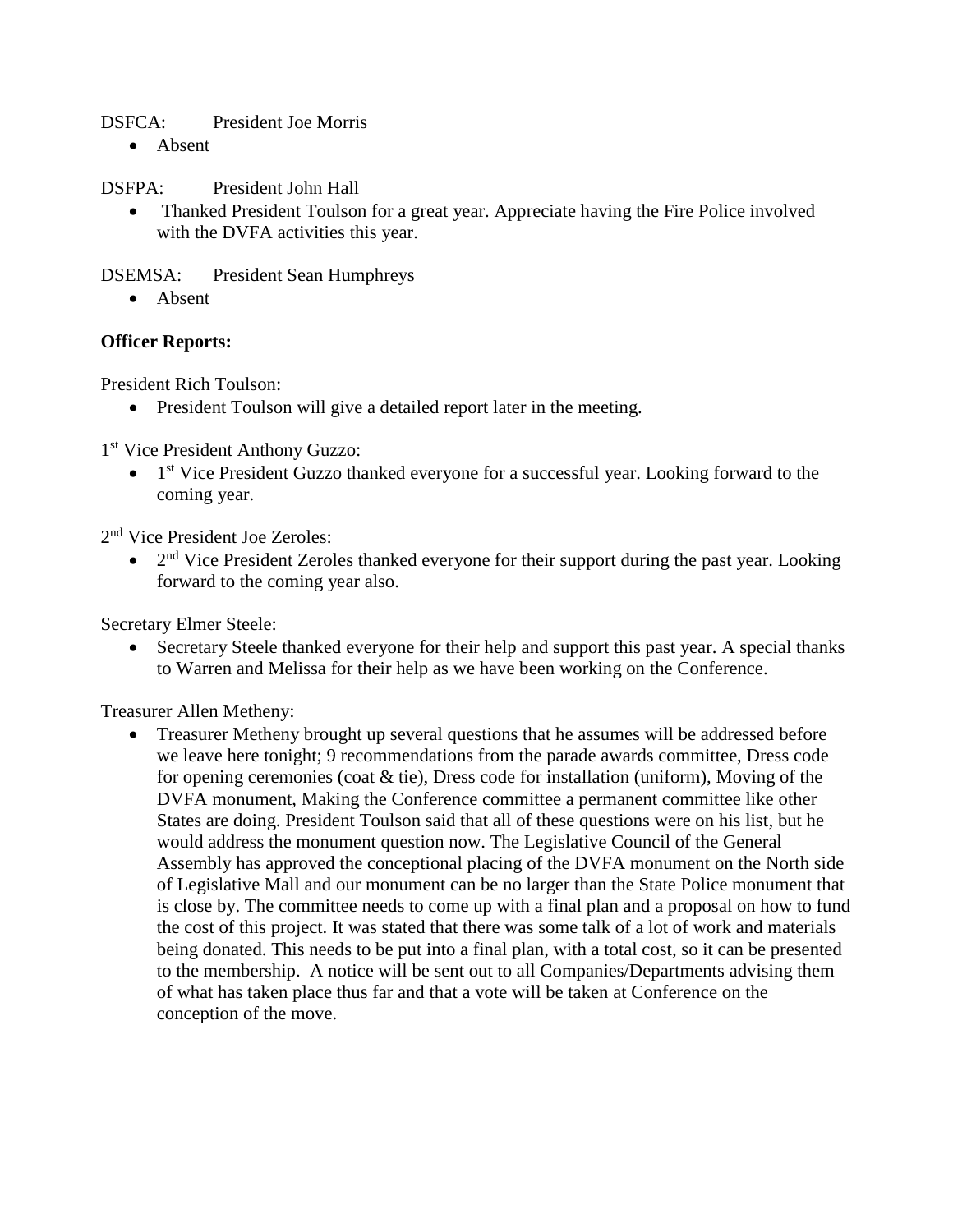Conference Chairman John Stevenson:

 Chairman Stevenson stated that Conference is 2 weeks away. Things are looking pretty good, even though paperwork for the various events has been coming in real slow this year. There have been 2 seminars cancelled due to lack of registrations. Please attend the various events, visit the vendors, purchase your souvenirs and have a good time.

Fire Commission Chairman Dave Roberts:

 Chairman Roberts stated that the Commission has hired a new inspector to handle the back log of complaints. Thus far 8 cases have been resolved. We are getting a handle on the outstanding cases. BLS protocols have been adopted by the Commission and will become effective on April 1, 2015. Need to get them out and get everyone familiar with them.

## **Directors:**

Past President/New Castle Director Charles Frampton:

• Past President Frampton stated that the past 8 years has been a great experience for him. He has enjoyed everything that he has been involved in.

New Castle County Director Lynn Truitt:

 Director Truitt congratulated President Toulson on a good year. Enjoyed working with everyone. Looking forward to another year.

New Castle County Director Dan Burris:

 Director Burris thanked everyone for another good year. Enjoyed working with everyone. Looking forward to next year.

Kent County Director Glenn Gillespie:

 Director Gillespie congratulated President Toulson on a successful year. Looking forward to working with the incoming Officers next year.

Kent County Director Harold Brode:

• Absent

Sussex County Director Ted Walius:

 Director Walius stated that it has been a very educational experience for the past 3 years. He is looking forward to moving up as  $2<sup>nd</sup>$  Vice President.

Sussex County Director Jay Jones:

 Director Jones stated that this has been an educational, fun and rewarding year. He especially thanked the R&R committee for their work at the State Fair.

Assistant Treasurer George Pyott:

 Assistant Treasurer Pyott passed out copies of the proposed budget. This will be voted on for approval at Conference.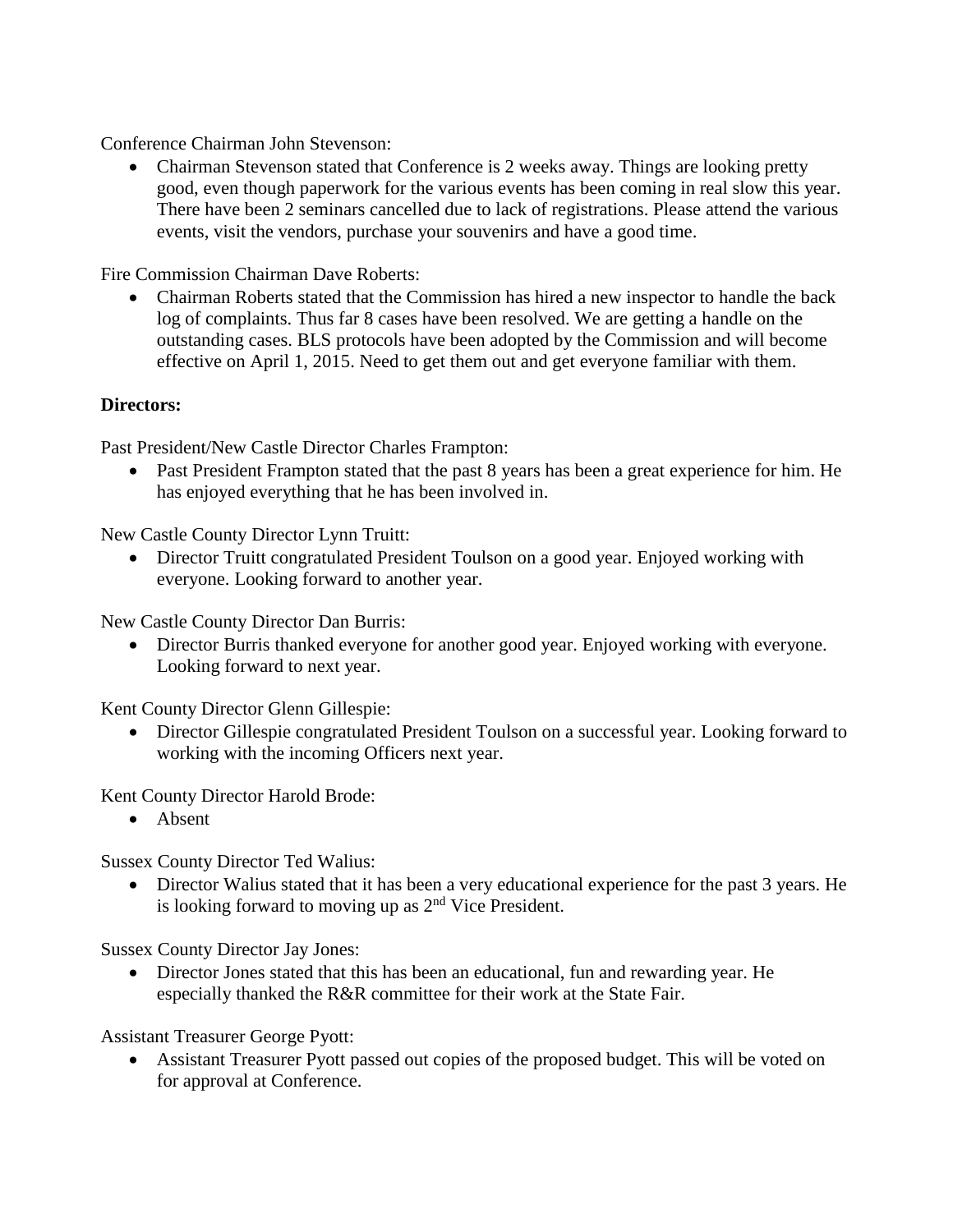Executive Manager Warren Jones:

- Recruitment & Retention: This event went real well at the State Fair. At least 119 people stopped by the booth and filled out an information form for possible membership in a local fire company. Majority of the people were from Sussex County and Kent County.
- Conference Round table: This will be held on Wednesday afternoon at the Conference. Not only will be Officers be available to answer questions, but people for DIV/COMM will be there to discuss the proposed State wide broadband system.
- Excess Equipment: Need to thank Sen. Coons office for their help in getting equipment released to the fire companies. There will be a training class in October on how to apply for this equipment. Warren plus 2 people from each County will serve on this committee.
- Conference: Governor will not be able to attend this year. At the present time 40 politicians have replied that they will attend. Coons, Carney and Carper will also attend.
- Reviewing stand: Having trouble getting a reviewing stand this year. At the present time we have one from the City of Dover, but there is no roof on it. Someone suggested that DNREC may have one. Warren will contact them.
- Color Guard: Looking for a combined fire company color guard to present the colors. Would like to have members from different companies to do this.
- Delegate & Alternate list: Still missing 2 companies. Hope to get them in a day or so.
- Computer/Server: Having some issues with the new server. Some of the problem was in the building wiring system. Have replaced some wiring and things seem to be a little better. Will wait till after Conference to finish the project.

General Business:

- Director Gillespie thanked Warren for traveling to the Baltimore Expo for his award presentation. He appreciated the DVFA being represented at the event.
- Pastor Hudson thanked the DVFA for their support while he has served as Chaplain over the past several year.
- Wally Poppe discussed the parade awards that his committee has recommended. After much discussion it was decided to send #'s 1,2,4,8,& 9 to the Conference committee, #'s 3 & 7 will be eliminated for now and #'s 5 and 6 will be voted on at Conference. A message will be sent to all companies/departments advising them on the vote to be taken.

President Toulson's report:

- Need to establish some guidelines on Officers travel. Need to get a handle on what we are spending, which came as a recommendation from the budget committee.
- President Toulson thanked everyone for a successful year. There were a lot of new experiences. It took everyone to get things done and it was a true learning experience.
- The Governor plans to sign HB315, HB317 and SB207 on September 24<sup>th</sup> at Cheswold at 2:00 PM. More info will come out as we get closer to this time.
- Discussed the web page and the lack of current info on the page. We are paying a lot of money for this web site and we need to do a better job with keeping the site up-dated. We need to consider up-dating the web site to a new format.